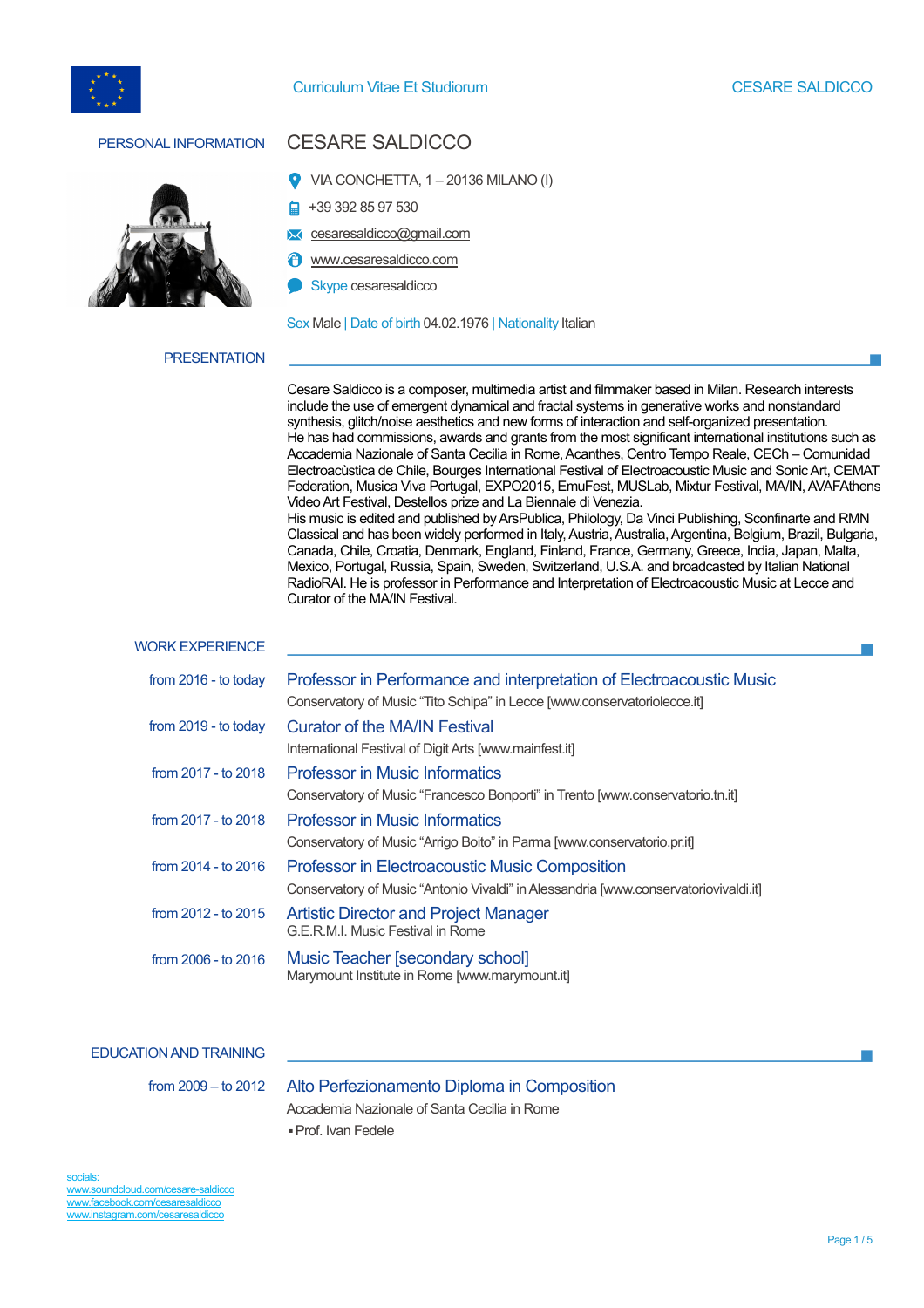

## Curriculum Vitae Et Studiorum **CESARE SALDICCO**

| from $1998 -$ to $2007$                        | Diploma in Composition, Counterpoint and Fugue<br>Conservatory of Music "F. Morlacchi" in Perugia<br>· Prof. Fabio Cifariello Ciardi                                                                                                                                                                                                                                                                                                                          |
|------------------------------------------------|---------------------------------------------------------------------------------------------------------------------------------------------------------------------------------------------------------------------------------------------------------------------------------------------------------------------------------------------------------------------------------------------------------------------------------------------------------------|
| from $2001 -$ to $2004$                        | Diploma in Electroacoustic Music Composition<br>Conservatory of Music "F. Morlacchi" in Perugia<br>· Prof. Luigi Ceccarelli                                                                                                                                                                                                                                                                                                                                   |
| from $1990 -$ to $1999$                        | Diploma in Classical Piano<br>Conservatory of Music "F. Morlacchi" in Perugia<br>· Prof. Raffaela Corda                                                                                                                                                                                                                                                                                                                                                       |
| <b>MASTER CLASSES AND</b><br><b>WORKSHOPS</b>  |                                                                                                                                                                                                                                                                                                                                                                                                                                                               |
| 2015<br>2010<br>2009                           | Jitter Tutorial with Rejan Crevani at Design Museum of Milan<br>٠<br>OpenMusic Workshop with Fabio Cifariello Ciardi and Luigi Ceccarelli at Conservatory of Music<br>٠<br>in Perugia.<br>Composition Course with prof. Ivan Fedele at Accademia Musicale Pescarese                                                                                                                                                                                           |
| 2006                                           | "Soundex" Workshop by Centro Tempo Reale founded by Luciano Berio - Firenze with Michele<br>٠<br>Tadini, Francesco Giomi and Killian Schwoon.<br>Composition workshops with Gavin Bryars, Helmut Lachenmann, Chaya Czernowin, Stefano<br>٠                                                                                                                                                                                                                    |
| From 2005 - to 2009<br>From $2004 -$ to $2005$ | Gervasoni<br>Composition workshops with Salvatore Sciarrino<br>٠<br>Eramsus Scolarship at the Göteborg University "School of Music" in Göteborg - Sweden with<br>٠<br>Carl Axel-Hall, Ole Lützow-Holm, Anders Hultqvist and Per Anders Nilsson.                                                                                                                                                                                                               |
| From $2002 -$ to $2003$                        | CEMAT Tutorial n.1 e n. 2 with Dr. Giuseppe Di Giugno.<br>٠<br>Max/MSP Prof. Fabio Cifariello Ciardi in collaboration with "La Sapienza" University in Rome.<br>٠<br>Electronic Music Seminary by Prof. Bengt Ludin (Sweden) and Jonathan Clarck (UK) during the<br>٠<br>"Erasmus" project in collaboration with Conservatory of Perugia, Royal Academy of Music of<br>Stockholm, Göteborg University, Newcastle University and Sibelius Academy of Helsenky. |
| <b>PERSONAL SKILLS</b>                         |                                                                                                                                                                                                                                                                                                                                                                                                                                                               |
| $M$ othortonoug $H$                            |                                                                                                                                                                                                                                                                                                                                                                                                                                                               |

Mother tongue Italian

# Other languages UNDERSTANDING SPEAKING SPEAKING WRITING Listening Reading Spoken interaction Spoken production English C1 C1 C1 C1 C1

French A2 A2 A2 A2 A2

Levels: A1/2: Basic user -B1/2: Independent user - C1/2 Proficient user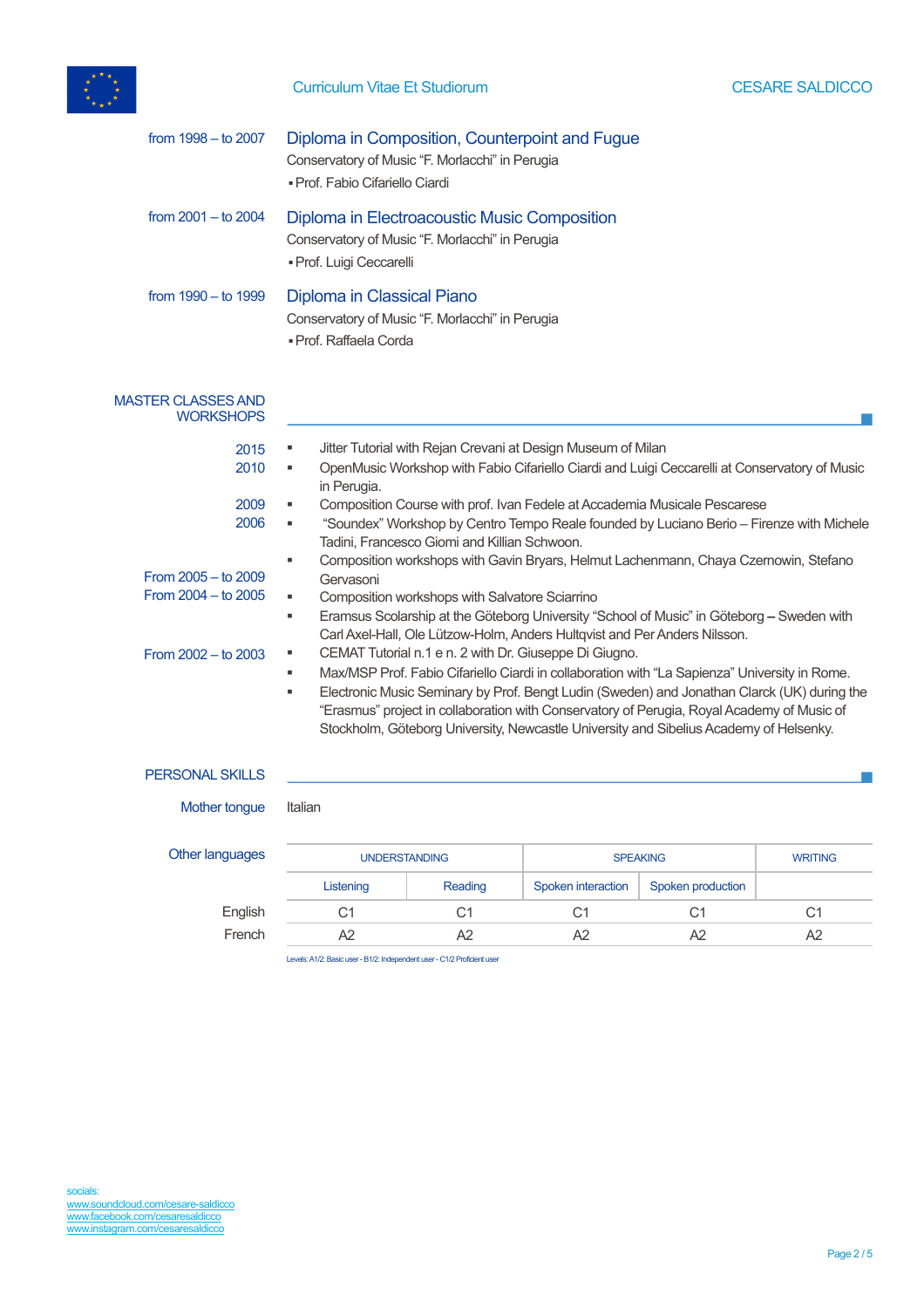



Hawards and Honors <sup>"</sup> <sup>1st</sup> prize at "MA/IN 2020 Call" category Mixed Media

- 1<sup>st</sup> prize at "Il volo di Pegaso" competition of Rome 2019
- § Finalist at Los Angeles San Rafael Film Festival 2018
- Selected at MusLab 2017 Mexico City
- Selected at eviMus 2017 Festival for electroacoustic and visual music
- § Selected at MA/IN 2017 MAtera INtermedia Festival of Electroacoustic Music
- 4<sup>th</sup> Prize at SIME2017 International Electroacoustic Music Week, France
- § Selected at MA/IN 2016 MAtera INtermedia Festival of Electroacoustic Music
- § Finalist at IndustryBOOST Film Festival 2016, New York, U.S.A.
- § Selected at EMUFest (editions 2009, 2010, 2011, 2013 and 2016)
- § "Official selection" at IndieWise Film Festival, New York, U.S.A.
- § "Official selection" at Galactic Colors Film Festival, New York,U.S.A.
- § "Official selection" at CreActive Open Film Festival, New York,U.S.A.
- § "Official selection" at Norwich Radical Fil Festival, Norwich City, U.K.
- § "Official selection" at Flyng Frame Film Festival, Illinois, U.S.A.
- § "Official selection" at Ozark Shorts 2016, Missouri, U.S.A.
- § "Official selection" at DocuTIFF 2016 Tirana International Film Festival, Albania
- § Selected at 2016 New York City Electroacoustic Music Festival, U.S.A
	- § "Official selection" at Toronto Film Week, Canada
	- § "Official selection" at Goldensun Film Festival 2015, Malta
	- § "Official selection" at Experimental Music Film Festival 2015, Mosca, Russia
	- § "Best of audience" at Los Angeles Cinefest 2015
	- § "Official selection" at Silver Dollar Film Festival 2015, Canada
- § "Official selection" at Phoenix Film Festival 2015, Melbourne, Australia
- 1<sup>st</sup> prize at IV Edizione del Festival Internazionale Di Stanze 2015 Community Festival of Sound Arts category E;
- Selected at X Athens Video Art Festival;
- Special mention at the Sixth International Competition of Electroacoustic Composition and Visual-music "Destellos Prize 2013" categoria Mixed Media - Mar del Plata, Argentina;
- § Selected at MisoMusic Portugal Sound Walk/Sound Garden at the Goethe Institut of Lisbon;
- § Selected at "Mixtur Festival 2014, Mùsiques de Recerca i Creaciò Interdisciplinària" Barcellona, Spagna
- § Selected at "Festival Mùsica Viva 2013" Goethe Institu, Lisbona, Portogallo
- § Special Mention "Destellos Prize 2013" Mar del Plata (Argentina).
- § Mention at "36th International Competition of Electronic Music and Sonic Art 2009 Bourges"
	- § *Ai-maako* Festival 2008 Santiago de Chile, Chile
- § 2nd prize at the International Competition for composer "Mojanesi 2007" Mogliano Veneto
- § 2nd prize at the International Competition for Composers *"Opera Prima – Sassi Vivaci"* 2006
- § "Call 2005" CEMAT Federation Rome
- Finalist at the 2<sup>nd</sup> International Composers Competition "Mediterranean Music Centre 2004" Lamia, Greece.
- § Finalist at the International Massimo Urbani Award 2003 Città di Camerino
- § 2nd prize at the VII International Competition for Composers "*Città di Casarza Ligure 2003*".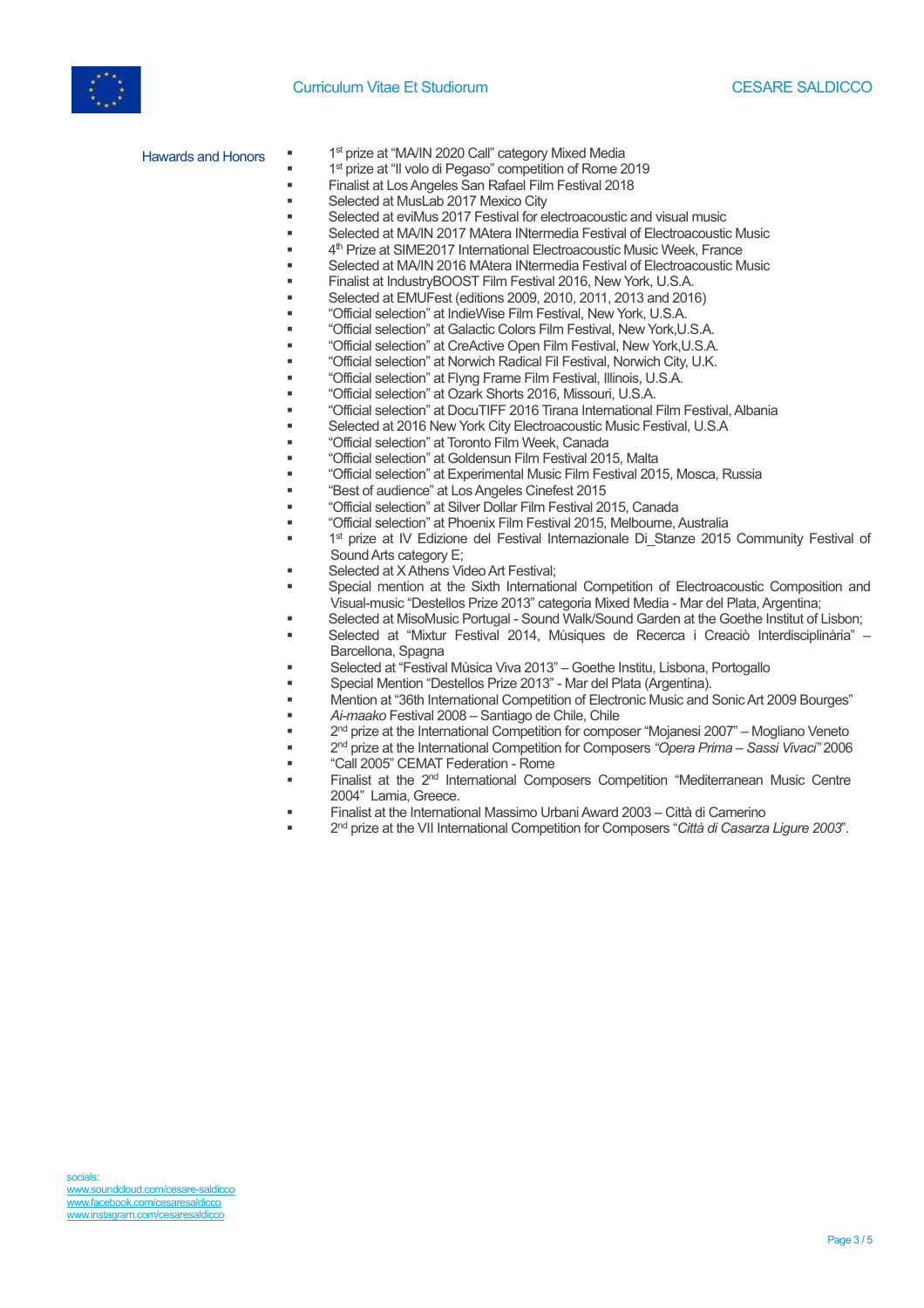### Curriculum Vitae Et Studiorum CESARE SALDICCO



- Editions <sup>•</sup> "Kaddish" for cello solo, 2000, Ed. Sconfinarte, Milano.
	- § "Pro.paganda #1" for string quartet and electronics, 2002, Ed. Sconfinarte, Milano.
	- § "Voyelles" for ensemble, 2006, Ed. Sconfinarte, Milano.
	- § "Naissances Latentes" for amplifed cello and live electronics, 2007, Ed. Sconfinarte, Milano.
	- § "L'attimo di un Respiro" for horn solo, 2009, Ed. Sconfinarte, Milano.
		- § "Eptacord" for ensemble, 2007, Ed. ArsPublica Treviso.
		- § "The Fideal" for classic guitar and electronics, 2009, Ed. Sconfinarte, Milano.
	- § "Spherical Beings" for 4 hands piano and electronics, 2009, Ed. Sconfinarte, Milano
		- § "Spire Ia" for bass clarinet, 2009, Ed. Sconfinarte, Milano
		- § "Spire Ib" for bass saxophone, 2009, Ed. Sconfinarte, Milano
		- § "Sovraesposti Cieli" for string orchestra, 2010, Ed. Sconfinarte, Milano.
	- § "Spire IV" for "prepared" trombone and electronics *ad libitum*, 2010, Ed. Sconfinarte, Milano
	- § "Acoustic Counterpoint" for ensemble, 2010, Ed. Sconfinarte, Milano
	- § "Mappe Sonore" 152 pp. + CD, primary school text, 2009, Ed. Sconfinarte, Milano
	- § "Spire III" for violin solo, 2011, Ed. Sconfinarte, Milano
	- § "Spire V" for flute solo, 2011, Ed. Sconfinarte, Milano
	- § "Conchiglie alla Notte" per orchestra, 2011, Ed. Sconfinarte, Milano
	- § "Mythosis" for ensemble di fiati, 2011, Ed. Sconfinarte, Milano
	- § "Life" for ensemble, 2012, Ed. Sconfinarte, Milano
	- § "Dis-Accordo" for piano and clarinet, 2016, Da Vinci Publishing, Osaka Japan
	- § "NUR" for amplified ensemble, 2013, Ed. Sconfinarte, Milano
	- § "Spire VI" for electric guitar and loop machine, 2013, Ed. Sconfinarte, Milano
	- § "D'Amore e Psiche" for amplified viola d'amore and live electronics, 2014, Ed. Sconfinarte, Milano
	- § "Spire V" for flute solo and electronics, rev. 2016, Ed. Sconfinarte, Milano
	- § "Shadow Puppet Sketch" for amplified bass flute and electronics, 2017, Da Vinci Publishing, Osaka - Japan

- Discography **•** Cesare Saldicco, "Atlantide", 2001, Philology W229
	- AA.VV. "Punti di Ascolto", 2011, Federazione CEMAT, *Naissances Latentes* for amplified cello and live electronics (Ulrike Brand: violoncello; Cesare Saldicco: live electronics)
	- AA.VV. "Archivi del XXI Secolo" volume I, 2012, *Sovraesposti Cieli* for string orchestra (Orchestra de I Pomeriggi Musicali di Milan; cond: Pietro Mianiti)
	- AA.VV. "Archivi del XXI Secolo" volume II, 2012, *Conchiglie alla Notte* for orchestra (Orchestra de I Pomeriggi Musicali di Milan; cond: Alessandro Calcagnile)
	- AA.VV. "Do we really need electronics?", Nùcleo Mòbile Ensemble volume I, 2017, *Spire V* for amplified flute and electronics (Giulio Francesconi, flute)
	- Sergio Sorrentino "Electric", 2020, RMN Classical CLS2000602, *Spire VI* for prepared stratocaster Fender and loop machine
	- Michele Bianco "Silhouetten music for accordion solo, Da Vinci Classics 7.46160912400, *Discontinuo non lineare* for amplified bayan and electronics
	- Laura Faoro "Ceci n'est pas une flûte", 2021, Stradivarius STR37205, *Spire V* for amplified flute and electronics
	- Cesare Saldicco, "Spira Mirabilis", 2022, RMN Classical, monographic CD

Computer skills Excellent knowledge of the Mac Operative System and of the following softwares and plugins: Finale, ProTools, GRM tools, Waves, SoundHack, Audio Sculpt, Open Music, IanniX, iZotope RX, IrcamLab, Processing, Supercollider, Max/MSP environment and its extensions Jitter and Bach.

> Good knowledge of the following softwares LMMS, Audio Tool, FL Studio, Audacity, Reaper, Adobe Audition, Adobe Photoshop, Adobe Premiere, Adobe After Effect, iMovie and Final Cut PRO.

Excellent knowledge of Microsoft Word and Excell, regular use of browsers, email and social networks.